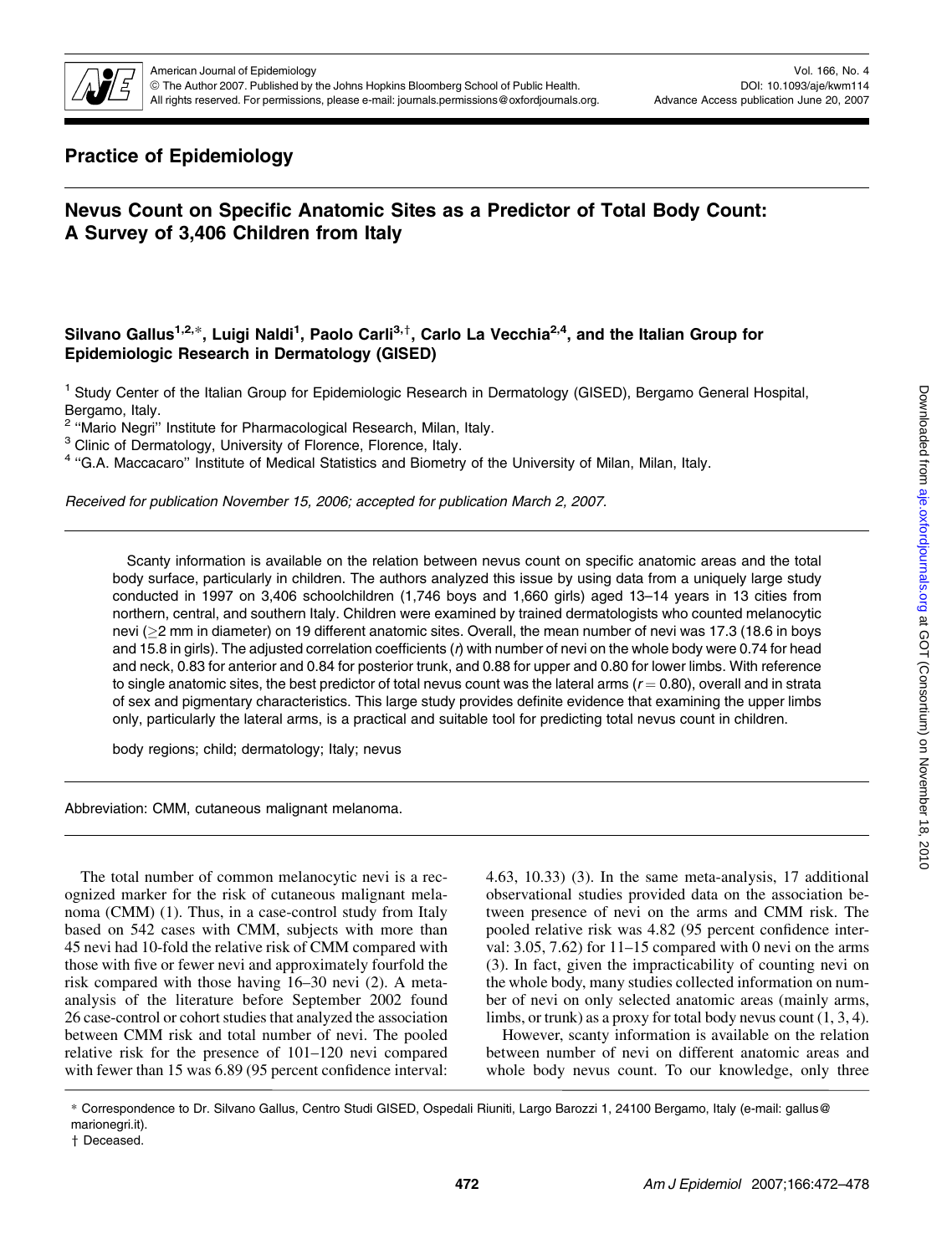studies analyzed this issue in adults. A study from Scotland of 197 subjects found that nevus counts on the upper limbs, lower limbs, and trunk were strongly correlated with whole body counts (5). In another survey based on 310 Swedish adults, counts on the anterior surface of the thighs and the lateral arms were the best predictors of total body nevus count (6). Moreover, a study conducted in Spain of 146 adults found that nevi on the arms of men (adjusted  $r =$ 0.88) and on the thighs of women (adjusted  $r = 0.82$ ) well correlated to total body count (7). In that study, nevus count on the arms enabled study of the risk factors for total nevi and CMM that was as effective as when whole body count was used  $(7)$ .

Number of nevi in children is correlated to total number of nevi in adults and hence to risk of CMM in adult life (8–10). Therefore, nevus numbers are a tool in early age to select individuals at risk of CMM (11, 12). To our knowledge, only one study has provided information on the relation between total body count and numbers of nevi on selected anatomic sites in children. That study, based on 524 children aged 8–9 years from Sweden, found a strong correlation between total count and counts on the back or on the lateral arms  $(r = 0.77)$  (12).

We analyzed the issue by taking advantage of a uniquely large data set of children in southern Europe.

## MATERIALS AND METHODS

During the spring of 1997, we conducted a multicenter study among schoolchildren attending the third class of a number of secondary schools in Italy. The methods of the present study have already been described (13). Briefly, we selected 13 provinces according to the presence of a dermatologic center participating in the clinical network of the Italian Group for Epidemiological Research in Dermatology (GISED). The provinces were located in northern (latitude 45.7–44.7°: Bergamo, Cremona, Ferrara, Verona, Reggio Emilia), central (latitude 44.4–43.6°: Florence, Ravenna, Cesena, Ancona, San Marino Republic), and southern (latitude 41.1–40.8°: Naples, Benevento, Bari) Italy.

The study was coordinated locally by a dermatologist, who obtained a list of the schools in each district. Two or three schools per district, according to a preliminary agreement by the local study coordinator, were randomly selected from the list. In each school, all children attending the third class were eligible.

The schools gave permission to conduct the study by contacting the parents and their children. A standard questionnaire was distributed to parents, and written permission to examine children was asked for. Overall, 99 percent of the parents consented to participate in the study. Of these, 2 percent were non-Caucasian. For the present analyses, we considered a total of 3,406 European Caucasian children (1,746 boys and 1,660 girls) for whom we had written permission, who were examined by dermatologists, and whose parents filled in the questionnaire. The age of children ranged from 12 to 17 years, but most of them were aged 13 (73 percent) and 14 (23 percent) years. The questionnaire included information about parents' education, family residence, children's anthropometric characteristics, personal



FIGURE 1. Scheme of the anatomic sites considered in the present study of nevus counts, Italy, 1997.

history of selected diseases, family history of melanoma, dietary habits, use of sunscreen, lifetime sun exposure, pattern of reaction to sun exposure, and lifetime history of sunburns.

Children were examined individually by trained dermatologists in the school infirmary. Besides skin examination with an assessment of pigmentary traits, dermatologists counted the melanocytic nevi, equal to or greater than 2 mm in diameter, at 19 predefined anatomic sites. Genitalia (accounting for 1 percent of total body surface (14)) and, limited to girls, breast areas were not examined. Figure 1 shows the different anatomic sites considered in the present study. The proportion of body surface for each anatomic site was derived by the Lund & Brouder chart (14), as modified for children aged 13 years. Whole body nevus counts were calculated by adding the site-specific counts. An atlas was developed for the recognition of pigmentary lesions, and a nevometer was used to determine the sizes of the lesions. Congenital nevus-like nevi and blue nevi were counted separately and were not included in total nevus count.

Skin color was evaluated according to a three-grade scale (dark, medium, fair) and was based on the examiner's judgment and on comparison to representative sample photographs. Eye color was evaluated according to a fivecategory scale (black/brown, hazel, brown/green, green/ gray, blue) and hair color according to a five-category scale (black, dark/medium brown, light brown, blond, red). Interand intrarater reliability for the judgment about pigmentary traits and nevus counts were assessed in preliminary duplicate exercises and were judged to be excellent, with intraand interobserver intraclass correlation coefficients ranging between 0.70 and 0.97.

For the present analyses, mean numbers of nevi equal to or greater than 2 mm in diameter were calculated. To compare number of nevi between sexes, we used the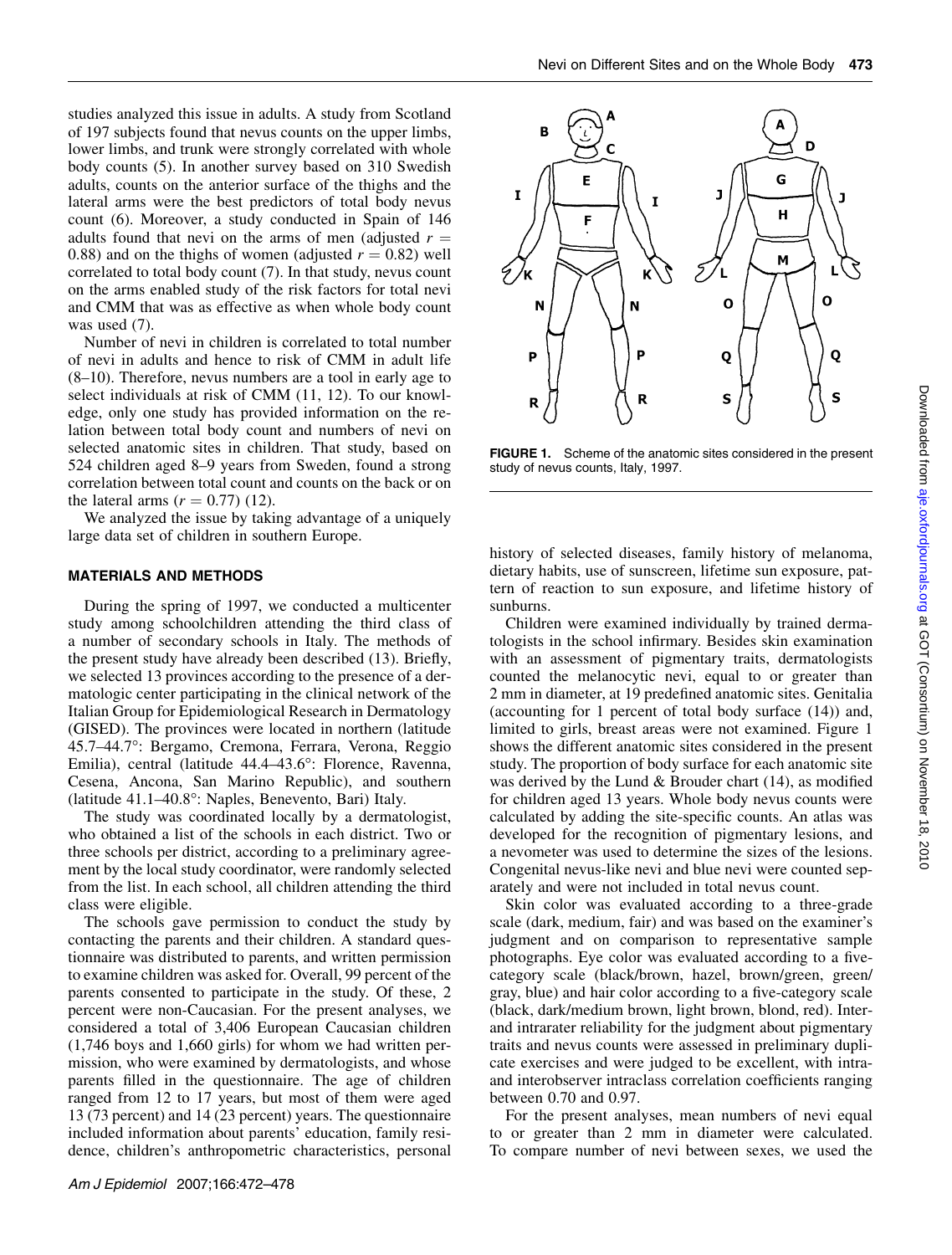

FIGURE 2. Distribution of total nevus counts for 3,406 schoolchildren (1,746 boys and 1,660 girls) aged 13–14 years, Italy, 1997.

Wilcoxon rank-sum test (Mann-Whitney). Correlation coefficients  $(r)$  between number of nevi at specific anatomic sites and total number of nevi were derived by multiple linear regression models after allowance for sex, body mass index, and hair, eye, and skin color (7).

#### RESULTS

Figure 2 shows the distribution of total nevus count in our population according to sex. For 3,406 schoolchildren

(1,746 boys and 1,660 girls), we found a median total body nevus count of 11. Overall, 3.2 percent of children had no nevi and 44.3 percent had fewer than 10 nevi (41.3 percent of boys and 47.3 percent of girls). Boys had a higher total nevus count than girls (median of 12 and 10, respectively;  $p < 0.001$ ).

Figure 3 shows the nevus distribution according to different body areas and sex. Boys had more nevi than girls on the head and neck ( $p < 0.001$ ), on the anterior trunk ( $p <$ 0.001), and on the posterior trunk ( $p < 0.001$ ). Compared



FIGURE 3. Number of nevi on selected anatomic areas (refer to figure 1) of 1,746 boys and 1,660 girls, Italy, 1997. Thick horizontal lines indicate median values. Boxes indicate the 25th–75th percentiles and bars the 90th percentiles.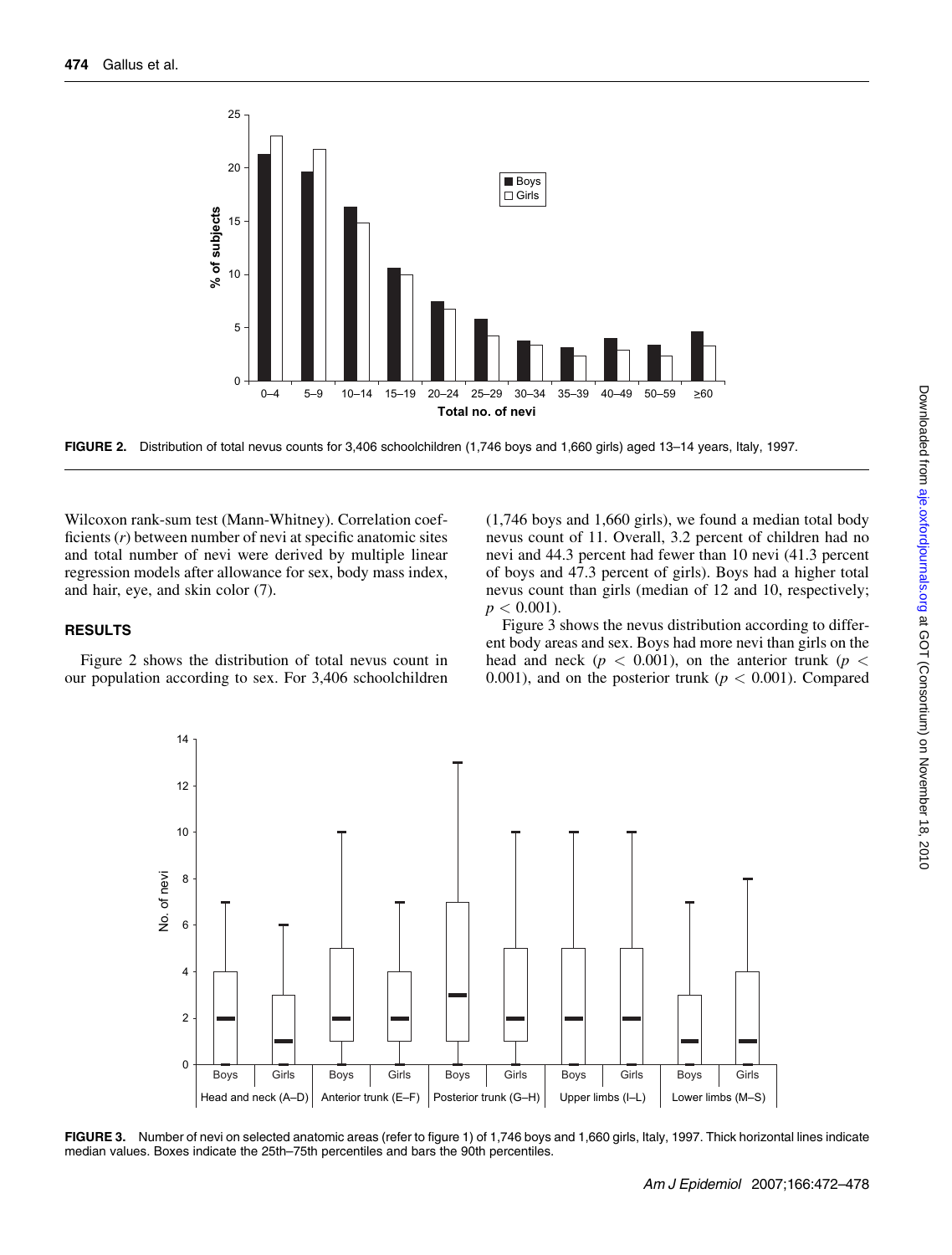| Anatomic site           | % of body | Total       |            | <b>Boys</b> |            | Girls      |            |
|-------------------------|-----------|-------------|------------|-------------|------------|------------|------------|
|                         | surface   | Mean (SD‡)  | Adjusted r | Mean (SD)   | Adjusted r | Mean (SD)  | Adjusted r |
| Whole body              | 99.00     | 17.3 (20.0) |            | 18.6 (21.7) |            | 15.8(18.1) |            |
| Head and neck           | 12.00     | 2.5(3.2)    | 0.74       | 2.9(3.6)    | 0.78       | 2.1(2.5)   | 0.68       |
| A: Scalp                | 5.00      | 0.1(0.3)    | 0.05       | 0.1(0.4)    | 0.06       | 0.0(0.2)   | 0.06       |
| B: Face                 | 5.00      | 1.3(2.0)    | 0.65       | 1.5(2.2)    | 0.68       | 1.1(1.6)   | 0.59       |
| C: Anterior neck        | 1.00      | 0.7(1.2)    | 0.52       | 0.8(1.3)    | 0.55       | 0.6(1.1)   | 0.48       |
| D: Posterior neck       | 1.00      | 0.4(0.9)    | 0.45       | 0.5(1.1)    | 0.52       | 0.3(0.7)   | 0.31       |
| Anterior trunk          | 13.00     | 3.3(4.2)    | 0.83       | 3.9(4.9)    | 0.87       | 2.7(3.1)   | 0.76       |
| E: Chest                | 9.00      | 2.3(3.0)    | 0.78       | 2.8(3.5)    | 0.81       | 1.9(2.4)   | 0.72       |
| F: Abdomen              | 4.00      | 1.0(1.7)    | 0.63       | 1.1(2.0)    | 0.71       | 0.9(1.4)   | 0.49       |
| Posterior trunk         | 13.00     | 4.7(5.8)    | 0.84       | 5.5(6.6)    | 0.88       | 3.8(4.8)   | 0.79       |
| G: Shoulders            | 4.00      | 1.6(2.8)    | 0.67       | 2.0(3.4)    | 0.75       | 1.2(1.9)   | 0.53       |
| H: Back                 | 9.00      | 3.1(4.2)    | 0.73       | 3.5(4.3)    | 0.75       | 2.6(3.9)   | 0.71       |
| Upper limbs             | 19.00     | 3.8(5.5)    | 0.88       | 3.8(5.8)    | 0.89       | 3.7(5.3)   | 0.88       |
| I: Arms, medial         | 7.00      | 1.3(2.5)    | 0.77       | 1.4(2.7)    | 0.78       | 1.3(2.4)   | 0.75       |
| J: Arms, lateral        | 7.00      | 2.3(3.5)    | 0.80       | 2.3(3.5)    | 0.81       | 2.3(3.4)   | 0.78       |
| K: Palms                | 2.50      | 0.1(0.3)    | 0.16       | 0.1(0.3)    | 0.18       | 0.1(0.3)   | 0.14       |
| L: Dorsum of hands      | 2.50      | 0.1(0.4)    | 0.33       | 0.1(0.4)    | 0.36       | 0.1(0.4)   | 0.30       |
| Lower limbs             | 42.00     | 3.0(5.6)    | 0.80       | 2.6(4.5)    | 0.81       | 3.4(6.5)   | 0.85       |
| M: Buttocks             | 5.00      | 0.5(1.1)    | 0.54       | 0.4(0.9)    | 0.46       | 0.6(1.3)   | 0.65       |
| N: Anterior thighs      | 8.75      | 1.0(2.3)    | 0.72       | 0.9(1.9)    | 0.72       | 1.2(2.7)   | 0.76       |
| O: Posterior thighs     | 8.75      | 0.5(1.2)    | 0.64       | 0.5(1.1)    | 0.63       | 0.5(1.3)   | 0.67       |
| P: Anterior lower legs  | 6.25      | 0.4(1.0)    | 0.56       | 0.3(0.8)    | 0.49       | 0.4(1.2)   | 0.66       |
| Q: Posterior lower legs | 6.25      | 0.4(1.1)    | 0.59       | 0.4(1.0)    | 0.59       | 0.4(1.2)   | 0.62       |
| R: Dorsum of feet       | 3.50      | 0.1(0.4)    | 0.32       | 0.1(0.4)    | 0.31       | 0.1(0.4)   | 0.34       |
| S: Soles                | 3.50      | 0.1(0.4)    | 0.07       | 0.1(0.4)    | 0.06       | 0.1(0.3)   | 0.10       |

TABLE 1. Distribution among 3,406 Italian schoolchildren (1,746 boys and 1,660 girls) of number of common melanocytic nevi according to anatomic sites, $*,+$  1997

\* Refer to figure 1 for a scheme of these anatomic sites.

 $\dagger$  Correlation coefficient ( $r$ ) with total number of nevi.

 $\ddagger$  SD, standard deviation.

with girls, boys had a similar nevus count on the upper limbs  $(p = 0.431)$  but a lower count on the lower limbs ( $p <$ 0.001).

Table 1 shows the mean number of nevi by sex on the whole body and according to 19 different anatomic sites (A–S) schematized in figure 1. Mean number of nevi, on the basis of approximately 99 percent of the total body surface area, was 17.3 (18.6 in boys and 15.8 in girls). Table 1 also shows the relation between number of nevi on each anatomic area and total number of nevi. The adjusted correlation coefficients were 0.74 for nevi on the head and neck, 0.83 for the anterior trunk, 0.84 for the posterior trunk, 0.88 for the upper limbs, and 0.80 for the lower limbs. The best single anatomic site predicting whole body nevus count was the lateral arms (accounting for 7 percent of the body surface area), the adjusted  $r$  being 0.80.

When we considered the correlation between number of nevi on a specific area and on the total body excluding that specific area, the correlation coefficients were 0.65 for the head and neck, 0.74 for the anterior trunk, 0.72 for the posterior trunk, 0.79 for the upper limbs, and 0.65 for the posterior limbs.

Table 2 shows the relation between nevus count on body areas grouped according to their propensity to sun exposure and nevus count on the upper limbs. The correlation coefficients were 0.58 for chronically, 0.84 for intermittently, and 0.85 for infrequently exposed areas. Corresponding estimates for the lateral arms were 0.54, 0.80, and 0.67.

Table 3 shows the correlation between total body count and number of nevi on the upper limbs, and the lateral arms, in strata of selected pigmentary characteristics. The strong correlation was consistent in strata of skin, eye, and hair color.

Figure 4 shows receiver operating characteristic curves that plot the accuracy of classifying children with more than 22, 39, and 54 nevi (corresponding in this population to the 75th, 90th, and 95th percentiles of total nevus count, respectively), according to numbers of nevi on both the upper limbs and lateral arms. In our population, the most accurate thresholds in terms of nevi on the upper limbs were 4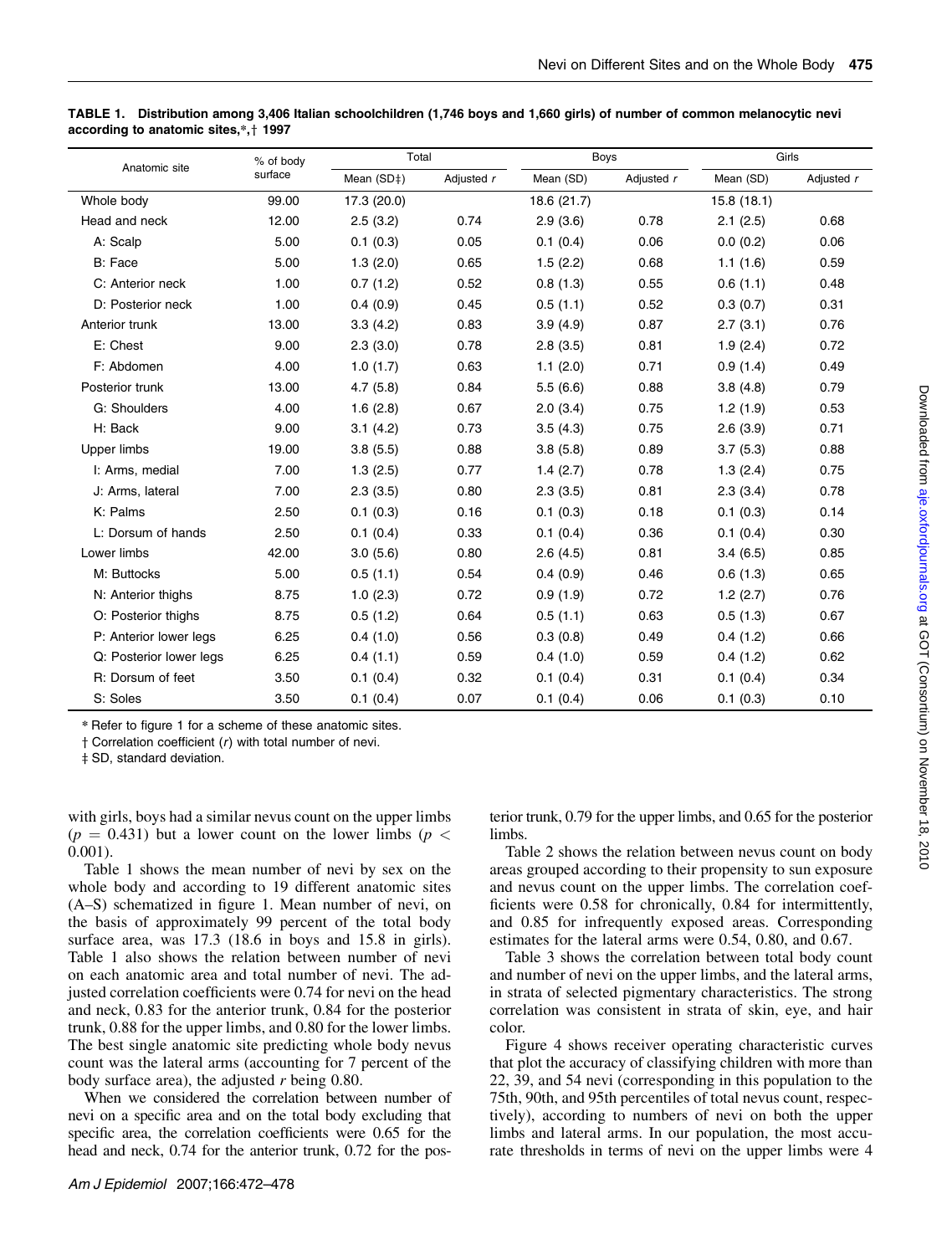| Body areas according to their propensity<br>to sun exposure                                                              | Mean (SD*)  | Correlation with<br>nevus count on the<br>upper limbs | Correlation with<br>nevus count on the<br>lateral arms |
|--------------------------------------------------------------------------------------------------------------------------|-------------|-------------------------------------------------------|--------------------------------------------------------|
| Chronically exposed<br>(face, neck, and dorsal aspects of hands)                                                         | 2.6(3.3)    | 0.58                                                  | 0.54                                                   |
| Intermittently exposed<br>(trunk, lateral surfaces of upper limbs,<br>and anterior surface of lower limbs)               | 11.8 (13.8) | 0.84                                                  | 0.80                                                   |
| Infrequently exposed<br>(buttocks, medial surface of upper limbs,<br>posterior surface of lower limbs, palms, and soles) | 2.8(4.7)    | 0.85                                                  | 0.67                                                   |

TABLE 2. Correlation among 3,406 Italian schoolchildren between nevus count on body areas grouped according to their propensity to sun exposure and nevus count on the upper limbs and on the lateral arms, 1997

\* SD, standard deviation.

(sensitivity  $= 85.2$  percent, specificity  $= 82.6$  percent) to classify children having more than 22 nevi, 7 (sensitivity  $= 89.9$ ) percent, specificity  $= 89.3$  percent) for those having more than 39, and 10 (sensitivity  $= 92.2$  percent, specificity  $>$ 93.5 percent) for those having more than 54 nevi. Corresponding estimates in terms of number of nevi on the lateral arms were 3 (sensitivity  $= 75.6$  percent, specificity  $= 85.1$ percent), 4 (sensitivity  $= 85.7$  percent, specificity  $= 84.4$ percent), and 5 (sensitivity  $= 88.0$  percent, specificity  $=$ 86.9 percent), respectively.

#### **DISCUSSION**

This study confirms findings from other investigations conducted among children (12) and adults (5–7) and therefore provides conclusive evidence that nevus counts on selected anatomic sites, including anterior and posterior trunk and upper and lower limbs, are suitable for estimating total nevus count. In particular, there was a high correlation for upper limbs, which has relevant public health implications. In fact, nevus count on upper limbs, especially lateral arms, represents a practical and appropriate tool to identify children with many nevi and therefore at increased risk of developing CMM (8, 12, 15) and possibly other skin diseases (16).

As an example, we considered the relation between number of nevi on the whole body and on the arms by using data from an Italian case-control study of 542 cases with CMM and 538 controls (2). The multivariate odds ratios for an increment of three nevi on the whole body was 1.08

| <b>Strata</b>     | No. of children | $\%$ | Mean no. of<br>total nevi (SD*) | Correlation with<br>nevus count on the<br>upper limbs | Correlation with<br>nevus count on the<br>lateral arms |
|-------------------|-----------------|------|---------------------------------|-------------------------------------------------------|--------------------------------------------------------|
| Skin complexion+  |                 |      |                                 |                                                       |                                                        |
| Dark              | 467             | 13.8 | 13.2 (18.8)                     | 0.88                                                  | 0.78                                                   |
| Medium            | 1,941           | 57.1 | 16.9 (19.7)                     | 0.88                                                  | 0.80                                                   |
| Fair              | 989             | 29.1 | 19.7 (20.8)                     | 0.90                                                  | 0.83                                                   |
| Eye color         |                 |      |                                 |                                                       |                                                        |
| Black/brown       | 1,463           | 43.0 | 14.2 (16.8)                     | 0.88                                                  | 0.79                                                   |
| Hazel             | 699             | 20.5 | 19.1 (22.6)                     | 0.88                                                  | 0.80                                                   |
| Brown/green       | 390             | 11.5 | 20.3 (21.2)                     | 0.88                                                  | 0.79                                                   |
| Green/grey        | 451             | 13.2 | 17.3 (17.2)                     | 0.86                                                  | 0.78                                                   |
| <b>Blue</b>       | 403             | 11.8 | 21.8 (25.4)                     | 0.90                                                  | 0.80                                                   |
| Hair color        |                 |      |                                 |                                                       |                                                        |
| <b>Black</b>      | 322             | 9.5  | 13.5 (16.1)                     | 0.88                                                  | 0.76                                                   |
| Dark/medium brown | 1,615           | 47.4 | 15.5 (18.6)                     | 0.88                                                  | 0.79                                                   |
| Light brown       | 1,077           | 31.6 | 19.2 (22.1)                     | 0.89                                                  | 0.82                                                   |
| <b>Blond</b>      | 360             | 10.6 | 22.3 (20.5)                     | 0.84                                                  | 0.76                                                   |
| Red               | 32              | 0.9  | 18.0 (27.4)                     | 0.94                                                  | 0.87                                                   |

TABLE 3. Correlation among 3,406 Italian schoolchildren between nevus count on the whole body and number of nevi on upper limbs and lateral arms in strata of selected pigmentary characteristics, 1997

\* SD, standard deviation.

 $\dagger$  The sum does not add to the total because of nine missing values.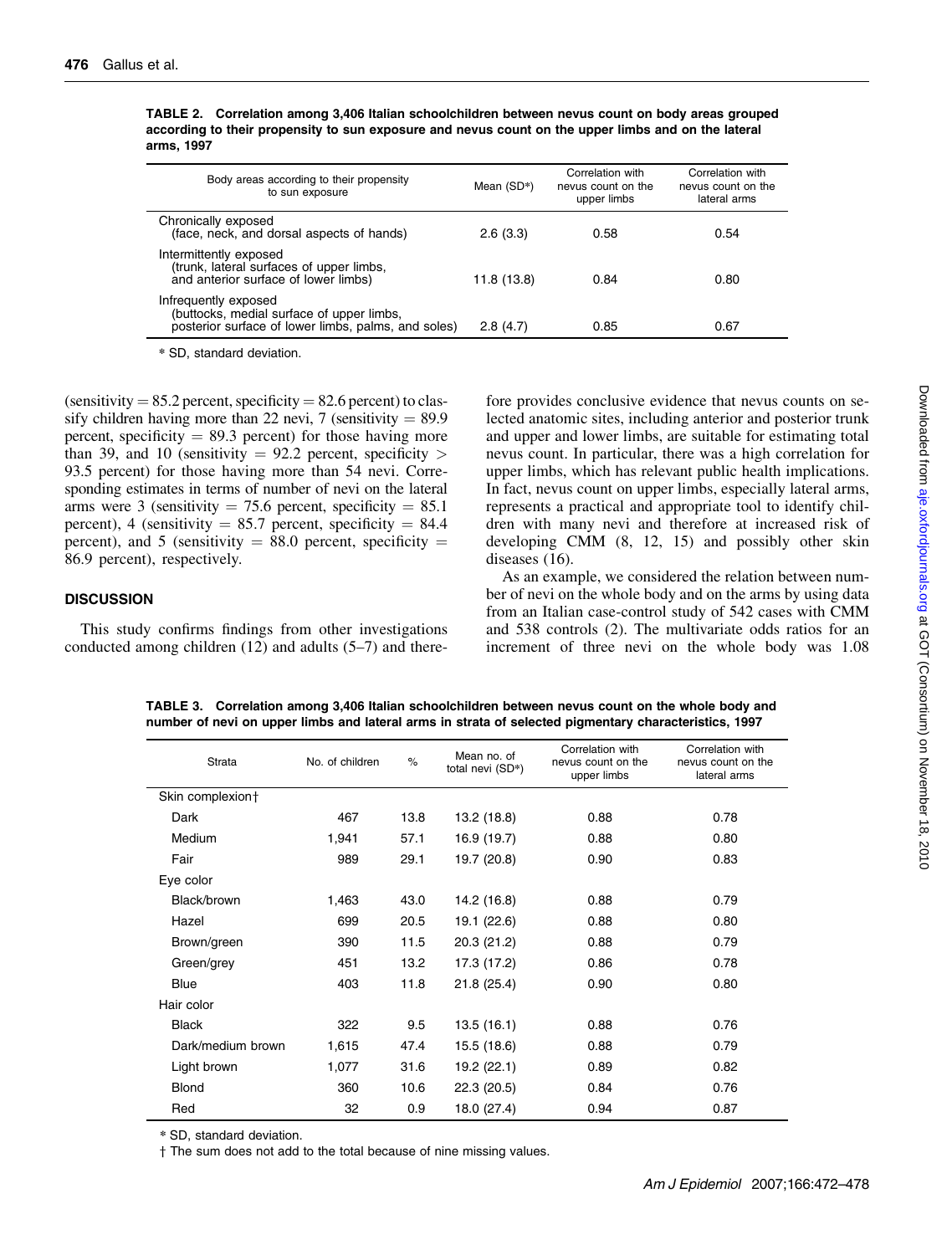

FIGURE 4. Receiver operating characteristic curves plotting the accuracy of numbers of nevi on the upper limbs (top, 1A–1C) and the lateral arms (bottom, 2A–2C) in classifying children with more than 22 (A), 39 (B), and 54 (C) nevi (corresponding in this population to the 75th, 90th, and 95th percentiles of body nevus count, respectively), Italy, 1997.

(95 percent confidence interval: 1.06, 1.11) and that for an increment of one nevus on the arms was 1.07 (95 percent confidence interval; 1.04, 1.10).

Our findings are in agreement with a previous study of 524 Swedish children, which reported a high correlation between nevus counts on the back and lateral arms and the whole body (12). That study suggested that the lateral arms could be a good indicator for the count of nevi on areas frequently exposed to the sun (12). However, we also found a high correlation coefficient with infrequently exposed areas.

Other studies of adults on smaller samples (6, 7) found that the arms of men but the thighs of women were the best areas to predict whole body nevus count. The apparent difference may well be due to random variation or to selective inspection of different body sites of the two sexes, although in this study the correlation coefficients between total body nevus count and number of nevi on upper limbs were systematically the highest ones across strata of sex and pigmentary traits. Moreover, nevus count on upper limbs appeared to be the best marker also of nevus count on all the other areas.

To our knowledge, this is the largest study providing data on this issue in children. Moreover, participants were examined by dermatologists who counted the nevi and assessed

Am J Epidemiol 2007;166:472–478

pigmentary traits. Among other strengths are the multicentric design of the study, the large number of body sites considered, and the possibility of allowing for several covariates, including sex and pigmentary traits.

The issue is of particular relevance now, given the interest in conducting population-based CMM screening programs (17, 18). In fact, whereas most authorities do not recommend routine screening for skin cancer in the primary care setting using a total-body skin examination of asymptomatic individuals (17–20), there is a consensus on performing routine screenings on subjects at high CMM risk (18, 21–24). Nevus counts on the arms are likely to be an important adjunct to defining high-risk individuals (17). Weatherhead and Lawrence (22) retrospectively analyzed data from all patients attending the melanoma screening clinics in the United Kingdom for the period 1997–2004. Public awareness increased over time, and the general practitioner threshold for referral fell. Thus, the number of new patients increased by over 230 percent in 8 years, despite a decline in the proportion of patients with a diagnosis of melanoma (22).

The present results also have important implications for the design of epidemiologic investigations studying nevus distribution on large samples of children, where whole body counts are impractical. In the same studies, counts of